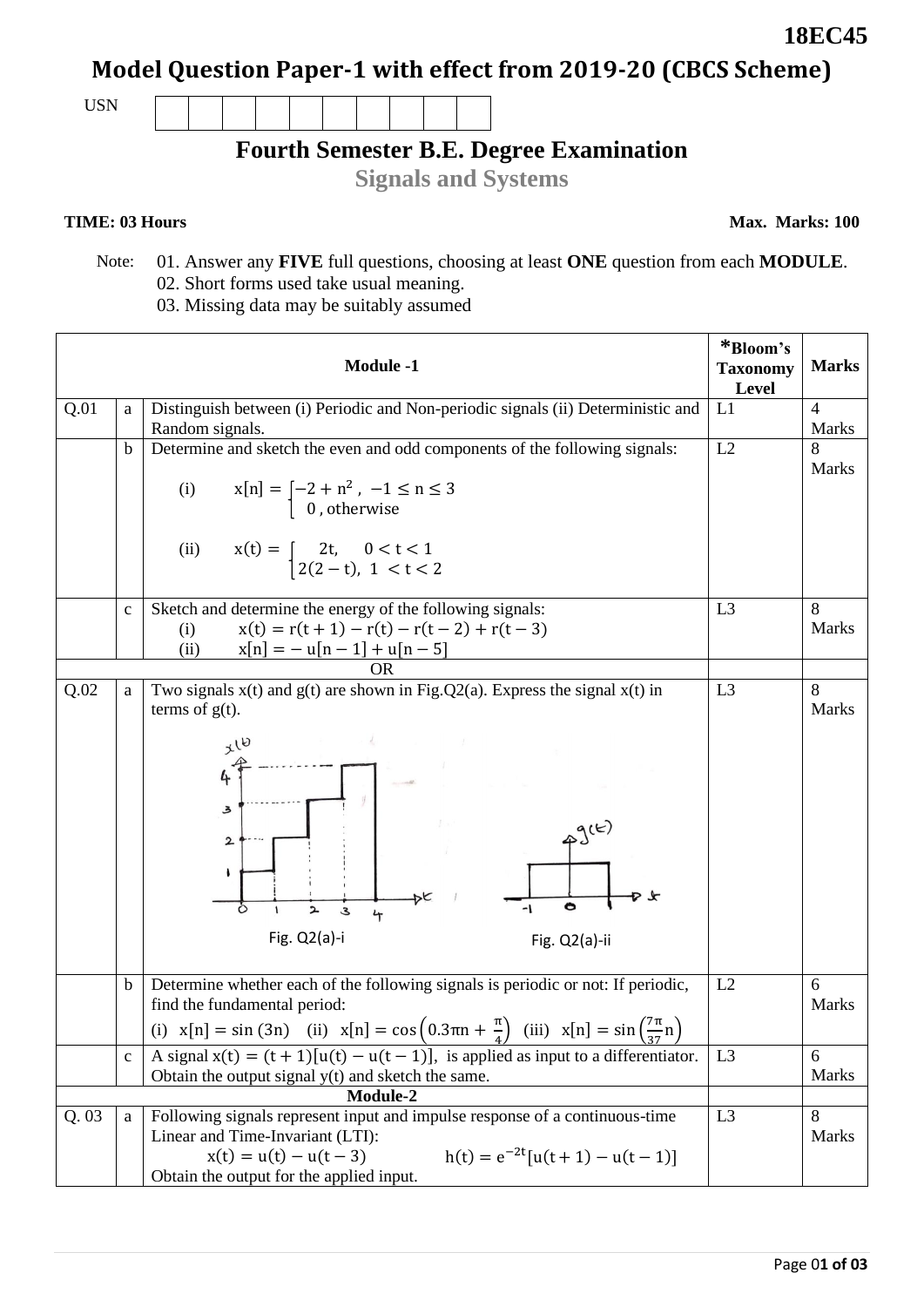### **18EC45**

|      | b            | Determine whether the following systems represented by input-output relations<br>are Time-Invariant and Invertible:<br>(i) $y[t] = x(\frac{t}{2})$<br>(ii) $y(t) = \int_{-\infty}^{t} x(\tau) d\tau$<br>(iii) $y[n] = x[n] + x[n-1]$<br>(iv) $y[n] = x[n]u[n]$ | L2             | 8<br><b>Marks</b>              |
|------|--------------|----------------------------------------------------------------------------------------------------------------------------------------------------------------------------------------------------------------------------------------------------------------|----------------|--------------------------------|
|      | $\mathbf{C}$ | Perform Convolution operation on the following signals:<br>$x[n] = \delta[n+1] - \delta[n-1] + \delta[n-3]$ $h[n] = \delta[n] - \delta[n-2]$<br>Sketch the resulting signal.                                                                                   | L <sub>3</sub> | $\overline{4}$<br>Marks        |
|      |              | <b>OR</b>                                                                                                                                                                                                                                                      |                |                                |
| Q.04 | a            | Determine whether the following system represented by input-output relation is<br>stable and causal: $y[n] = x[n + 1] + x[n] + x[n - 1]$ .                                                                                                                     | L <sub>3</sub> | $\overline{4}$<br><b>Marks</b> |
|      | $\mathbf b$  | Given $x[n] = \alpha^n u[n]$ and $h[n] = \beta^n u[n-1]$ , obtain $y[n] = x[n] * h[n]$ .                                                                                                                                                                       | L <sub>3</sub> | 8<br><b>Marks</b>              |
|      | $\mathbf c$  | Show that distributive and associative laws hold good with respect to<br>convolution operator in continuous-time domain.                                                                                                                                       | L2             | 8<br><b>Marks</b>              |
|      |              | Module-3                                                                                                                                                                                                                                                       |                |                                |
| Q.05 | a            | Show that the step response of an LTI system is running integral of impulse<br>response.                                                                                                                                                                       | L2             | $\overline{4}$<br><b>Marks</b> |
|      | $\mathbf b$  | Determine whether the following systems represented by impulse response are<br>causal and stable:<br>$h[n] = 5 \delta[n]$<br>(i)<br>(ii) $h[n] = (\frac{1}{4})^{ n }$<br>(iii) $h[n] = (\frac{1}{2})^{-n} u[-n]$                                               | L2             | 6<br>Marks                     |
|      | $\mathbf{C}$ | Find the complex Fourier coefficients $X(k)$ for $x(t)$ shown in Fig. Q5(c). Also<br>sketch magnitude and phase spectra.<br>N N<br>3<br>2<br>0<br>Fig. $Q5(c)$                                                                                                 | L <sub>3</sub> | 10<br>Marks                    |
|      |              | <b>OR</b>                                                                                                                                                                                                                                                      |                |                                |
| Q.06 | a            | Find complex Fourier series coefficients $X(k)$ of the signal $x(t) =  \sin \pi t $                                                                                                                                                                            | L <sub>3</sub> | 6<br><b>Marks</b>              |
|      | $\mathbf b$  | Using the derivative property of continuous-time Fourier series, obtain $X(k)$ of<br>the signal $x(t)$ shown in Fig. Q6(b).<br>x(t)<br>$-T$<br>$\frac{-t_0}{2}$<br>$rac{t_0}{2}$<br>$\cal T$<br>Fig. Q6(b)                                                     | L <sub>3</sub> | 8<br>Marks                     |
|      | $\mathbf{C}$ | Obtain the step response for the following systems represented by impulse<br>response:<br>$h[n] = \delta[n+3] - 2 \delta[n] + 3 \delta[n-2]$<br>(i)<br>$h[n] = u[n + 2] - 2u[n] + u[n - 3]$<br>(ii)                                                            | L2             | 6<br>Marks                     |